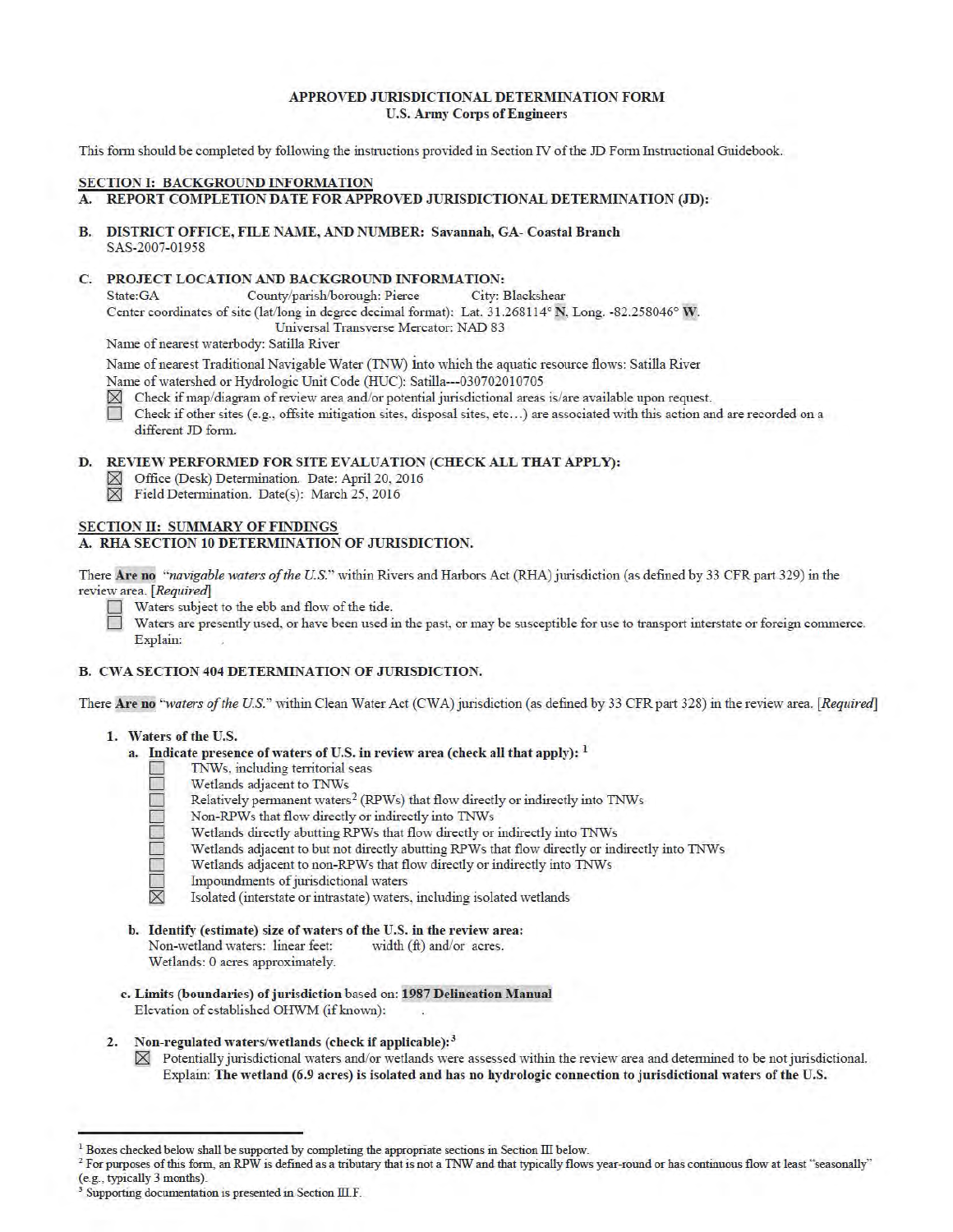#### SECTION III: CWA ANALYSIS

## A. TNWs AND WETLANDS ADJACENT TO TNWs

The agencies will assert jurisdiction over TNWs and wetlands adjacent to TNWs. If the aquatic resource is a TNW, complete Section III.A.1 and Section III.D.1. only; if the aquatic resource is a wetland adjacent to a TNW, complete Sections III.A.1 and 2 and Section III.D.1.; otherwise, see Section III.B below.

1. TNW Identify TNW: n/a

Summarize rationale supporting determination:  $n/a$ 

#### 2. Wetland adjacent to TNW

Summarize rationale supporting conclusion that wetland is "adjacent": n/a

# B. CHARACTERISTICS OF TRIBUTARY (THAT IS NOT A TNW) AND ITS ADJACENT WETLANDS (IF ANY):

This section summarizes information regarding characteristics of the tributary and its adjacent wetlands, if any, and it helps determine whether or not the standards for jurisdiction established under *Rapanos* have been met.

The agencies will assert jurisdiction over non-navigable tributaries of TNWs where the tributaries are "relatively permanent waters" (RPWs), i.e. tributaries that typically flow year-round or have continuous flow at least seasonally (e.g., typically 3 months). A wetland that directly abuts an RPW is also jurisdictional. If the aquatic resource is not a TNW, but has year-round (perennial) flow, skip to Section III.D.2. If the aquatic resource is a wetland directly abutting a tributary with perennial flow, skip to Section III.D.4.

A wetland that is adjacent to but that does not directly abut an RPW requires a significant nexus evaluation. Corps districts and EPA regions will include in the record any available information that documents the existence of a significant nexus between a relatively permanent tributary that is not perennial (and its adjacent wetlands if any) and a traditional navigable water, even though a significant nexus finding is not required as a matter of law.

If the waterbody<sup>4</sup> is not an RPW, or a wetland directly abutting an RPW, a JD will require additional data to determine if the waterbody has a significant nexus with a TNW. If the tributary has adjacent wetlands, the significant nexus evaluation must consider the tributary in combination with all of its adjacent wetlands. This significant nexus evaluation that combines, for analytical purposes, the tributary and all of its adjacent wetlands is used whether the review area identified in the JD request is the tributary, or its adjacent wetlands, or both. If the JD covers a tributary with adjacent wetlands, complete Section III.B.1 for the tributary, Section 111.B.2 for any onsite wetlands, and Section 111.B.3 for all wetlands adjacent to that tributary, both onsite and offsite. The determination whether a significant nexus exists is determined in Section III.C below.

1. Characteristics of non-TNWs that flow directly or indirectly into TNW

(i) General Area Conditions: Watershed size: 0acres Drainage area: 0 acres Average annual rainfall: 50 inches Average annual snowfall: 0 inches

# (ii) Physical Characteristics:

(a) Relationship with TNW: 0 Tributary flows directly into TNW. 0 Tributary flows through PickList tributaries before entering TNW.

Project waters are Pick List river miles from TNW. Project waters are Pick List river miles from RPW. Project waters are Pick List aerial (straight) miles from TNW. Project waters are Pick List aerial (straight) miles from RPW. Project waters cross or serve as state boundaries. Explain: N/A.

Identify flow route to  $TNW<sup>5</sup>$ :

Tributary stream order, if known: Project water flows from tributary A to tributary B then into the Satilla River.

<sup>4</sup>Note that the Instructional Guidebook contains additional information regarding swales, ditches, washes, and erosional features generally and in the arid West.

*<sup>5</sup>* Flow route can be described by identifying, e.g., tributary a, which flows through the review area, to flow into tributary b, which then flows into 1NW.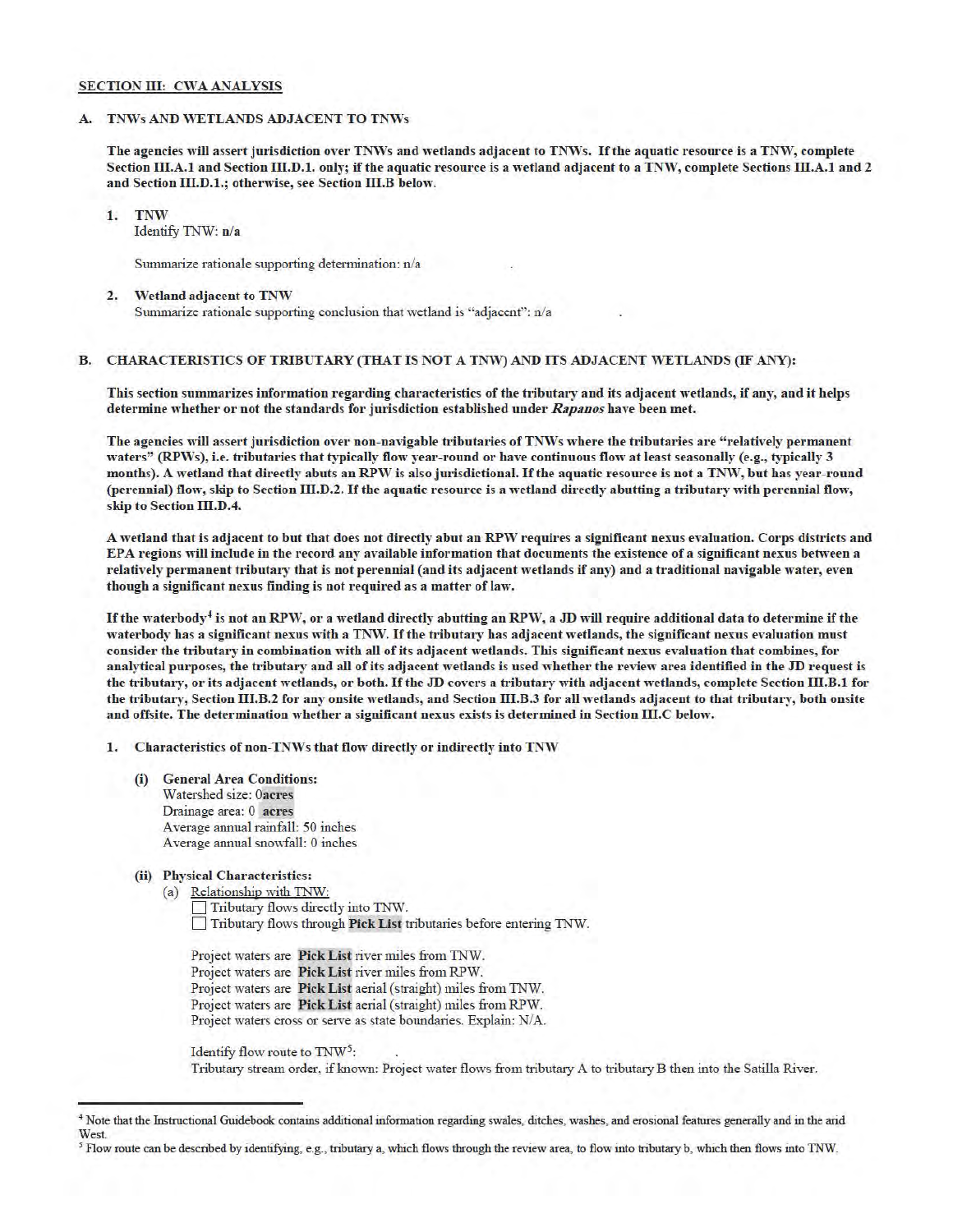|  | (b) General Tributary Characteristics (check all that apply): |  |
|--|---------------------------------------------------------------|--|
|  |                                                               |  |

Tributary is: Natural

- Artificial (man-made). Explain:
- 1 Manipulated (man-altered). Explain: Ditches have been constructed in the distant past and

## maintained..

Tributary properties with respect to top of bank (estimate):

- Average width: 10 feet
- Average depth: 4 feet

Average side slopes: Pick List.

Primary tributary substrate composition (check all that apply):

| __<br>$\Box$ Silts | Sands                     | Concrete |
|--------------------|---------------------------|----------|
| Cobbles            | Gravel                    | Muck     |
| Bedrock            | Vegetation. Type/% cover: |          |
| Other. Explain:    |                           |          |

Tributary condition/stability [e.g., highly eroding, sloughing banks]. Explain: Stable. Presence of run/riffle/pool complexes. Explain: None. Tributary geometry: Pick List Tributary gradient (approximate average slope): 1 %

 $(c)$  Flow:

Tributary provides for: Pick List

Estimate average number of flow events in review area/year: Pick List

Describe flow regime: Flow is most prevalent after rain events and during wet winter months ..

Other information on duration and volume: Volume is heaviest after precipitation events, and duration can extend for several weeks due to slow releases from saturated groundwater .

Stuface flow is: Pick List. Characteristics: Flow is confined to a defined man-made channel.

Substuface flow: Pick List. Explain findings: Subsurface flow is present and persistent after precipitation events. The satmated sandy soils readily release water over days and weeks depending on rainfall frequency.

 $\Box$  Dye (or other) test performed: None.

| Tributary has (check all that apply):<br>Bed and banks<br>OHWM <sup>6</sup> (check all indicators that apply):<br>clear, natural line impressed on the bank<br>changes in the character of soil<br>shelving<br>vegetation matted down, bent, or absent<br>leaf litter disturbed or washed away<br>sediment deposition<br>water staining<br>other (list):<br>Discontinuous OHWM. <sup>7</sup> Explain: | the presence of litter and debris<br>destruction of terrestrial vegetation<br>the presence of wrack line<br>sediment sorting<br>scour<br>multiple observed or predicted flow events<br>abrupt change in plant community                                     |
|-------------------------------------------------------------------------------------------------------------------------------------------------------------------------------------------------------------------------------------------------------------------------------------------------------------------------------------------------------------------------------------------------------|-------------------------------------------------------------------------------------------------------------------------------------------------------------------------------------------------------------------------------------------------------------|
| High Tide Line indicated by:<br>oil or scum line along shore objects<br>fine shell or debris deposits (foreshore)<br>physical markings/characteristics<br>tidal gauges<br>other (list):                                                                                                                                                                                                               | If factors other than the OHWM were used to determine lateral extent of CWA jurisdiction (check all that apply):<br>Mean High Water Mark indicated by:<br>survey to available datum;<br>physical markings;<br>vegetation lines/changes in vegetation types. |
| (iii) Chemical Characteristics:<br>Explain:                                                                                                                                                                                                                                                                                                                                                           | Characterize tributary (e.g., water color is clear, discolored, oily film; water quality; general watershed characteristics, etc.).                                                                                                                         |

Identify specific pollutants, if known: None.

<sup>6</sup>A natural or man-made discontinuity in the OHWM does not necessarily sever jurisdiction (e.g., where the stream temporarily flows underground, or where the OHWM has been removed by development or agricultural practices). Where there is a break in the OHWM that is unrelated to the waterbody's flow regime (e.g., flow over a rock outcrop or through a culvert), the agencies will look for indicators offlow above and below the break. 7 lbid.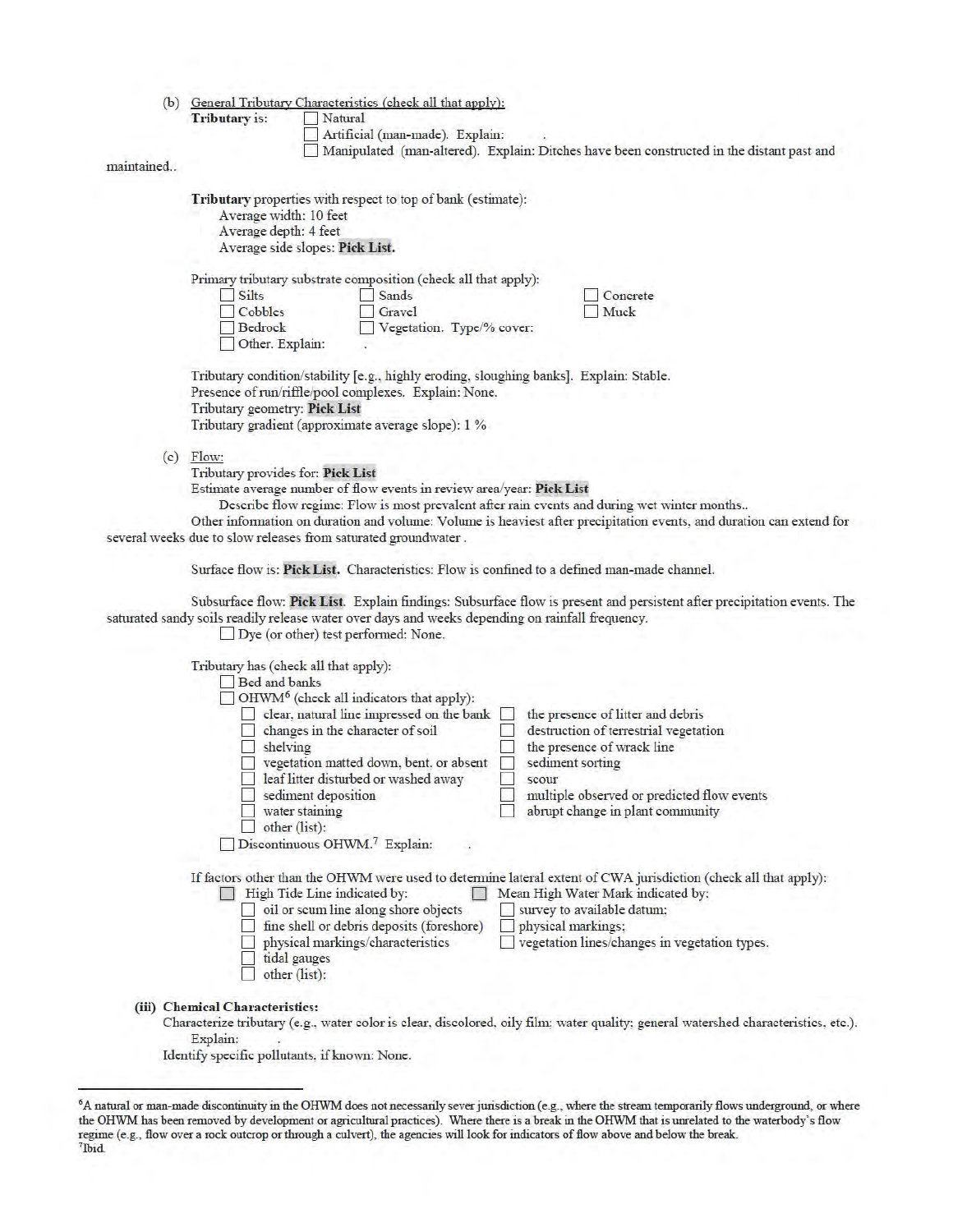#### (iv) Biological Characteristics. Channel supports (check all that apply):

- $\Box$  Riparian corridor. Characteristics (type, average width):
- D Wetland fringe. Characteristics:
- $\Box$  Habitat for:
	- D Federally Listed species. Explain findings:
	- Fish/spawn areas. Explain findings:
	- 0 Other environmentally-sensitive species. Explain findings:
	- 0 Aquatic/wildlife diversity. Explain findings:

#### 2. Characteristics of wetlands adjacent to non-TNW that flow directly or indirectly into TNW

#### (i) Physical Characteristics:

- (a) General Wetland Characteristics:
	- Properties:
		- Wetland size:20acres
		- Wetland type. Explain:wooded and partially drained.
- Wetland quality. Explain: Wetlands are generally degraded from past silvicultural activity and maintenance of manmade ditches. Vegetation and hydrology have been most radically altered..

Project wetlands cross or serve as state boundaries. Explain: N/A.

(b) General Flow Relationship with Non-TNW: Flow is: Pick List. Explain:

Surface flow is: Pick List

Characteristics: Flow is confined to a defined man-made channel.

Substuface flow: Pick List. Explain findings: Subsurface flow is present and persistent after precipitation events. The saturated sandy soils readily release water over days and weeks depending on rainfall frequency.

 $\Box$  Dye (or other) test performed:

- (c) Wetland Adjacency Detennination with Non-TNW:
	- Directly abutting
	- Not directly abutting

0 Discrete wetland hydrologic connection. Explain: TI1ere is a clear and continuous hydro logic connection from

- the project area to TNW.
	- D Ecological connection. Explain:

Separated by berm/barrier. Explain:

(d) Proxinutv (Relationship) to TNW

Project wetlands are Pick List river miles from TNW. Project waters are Pick List aerial (straight) miles from TNW. Flow is from: Pick List. Estimate approximate location of wetland as within the Pick List floodplain.

(ii) Chemical Characteristics:

Characterize wetland system (e.g., water color is clear, brown, oil film on surface; water quality; general watershed characteristics; etc.). Explain:

Identify specific pollutants, if known:

## (iii) Biological Characteristics. Wetland supports (check all that apply):

- 0 Riparian buffer. Characteristics (type, average width):
- 0 Vegetation type/percent cover. Explain:Hydrophytic vegetation is doniinant on all the wetland sites.
- $\Box$  Habitat for:
	- D Federally Listed species. Explain findings:
	- 0 Fish/spawn areas. Explain findings:
	- 0 Other environmentally-sensitive species. Explain findings:
	- 0 Aquatic/wildlife diversity. Explain findings:
- 3. Characteristics of all wetlands adjacent to the tributary (if any) All wetland(s) being considered in the cumulative analysis: Pick List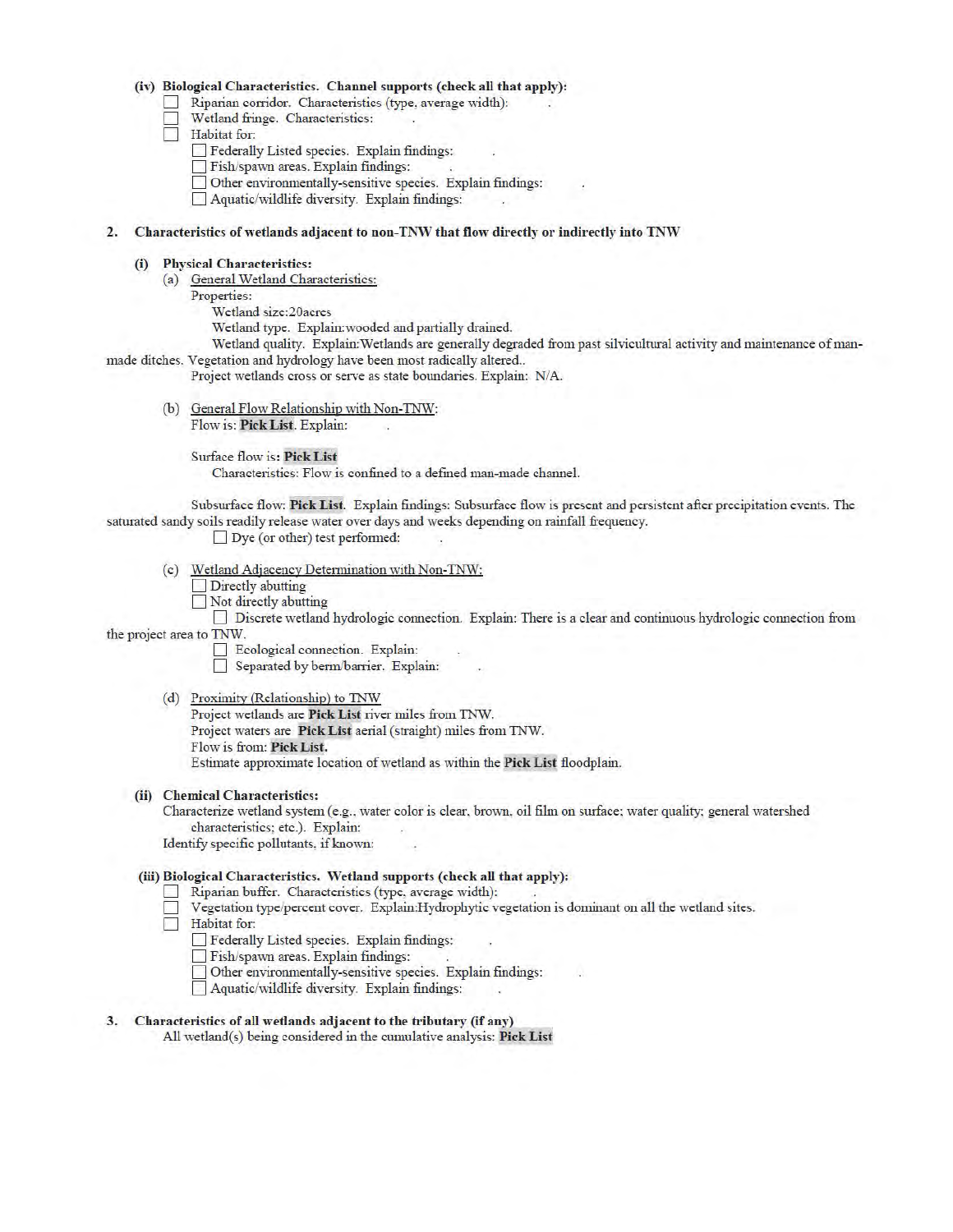For each wetland, specify the following:

Directly abuts? (Y/N) Size (in acres) Directly abuts? (Y/N) Size (in acres)

Summarize overall biological, chemical and physical functions being performed: Wetland areas collect water via normal rainfall events. Surface water moves from the system through man-made ditches and evapo-transpiration. The wetlands have been degraded over time due to silivicultural activity and are generally of poor quality. There are no evidences of pollution from outside sources..

#### **C. SIGNIFICANT NEXUS DETERMINATION**

 **wetlands, has more than a speculative or insubstantial effect on the chemical, physical and/or biological integrity of a TNW. Considerations when evaluating significant nexus include, but are not limited to the volume, duration, and frequency of the flow outside of a floodplain is not solely determinative of significant nexus. A significant nexus analysis will assess the flow characteristics and functions of the tributary itself and the functions performed by any wetlands adjacent to the tributary to determine if they significantly affect the chemical, physical, and biological integrity of a TNW. For each of the following situations, a significant nexus exists if the tributary, in combination with all of its adjacent of water in the tributary and its proximity to a TNW, and the functions performed by the tributary and all its adjacent wetlands. It is not appropriate to determine significant nexus based solely on any specific threshold of distance (e.g. between a tributary and its adjacent wetland or between a tributary and the TNW). Similarly, the fact an adjacent wetland lies within or** 

**Draw connections between the features documented and the effects on the TNW, as identified in the** *Rapanos* **Guidance and discussed in the Instructional Guidebook. Factors to consider include, for example:** 

- TNWs, or to reduce the amount of pollutants or flood waters reaching a TNW? Does the tributary, in combination with its adjacent wetlands (if any), have the capacity to carry pollutants or flood waters to
- other species, such as feeding, nesting, spawning, or rearing young for species that are present in the TNW? Does the tributary, in combination with its adjacent wetlands (if any), provide habitat and lifecycle support functions for fish and
- support downstream foodwebs? Does the tributary, in combination with its adjacent wetlands (if any), have the capacity to transfer nutrients and organic carbon that
- biological integrity of the TNW? Does the tributary, in combination with its adjacent wetlands (if any), have other relationships to the physical, chemical, or

#### **Note: the above list of considerations is not inclusive and other functions observed or known to occur should be documented below:**

- **1. Significant nexus findings for non-RPW that has no adjacent wetlands and flows directly or indirectly into TNWs.** Explain findings of presence or absence of significant nexus below, based on the tributary itself, then go to Section III.D: .
- slowly over time . There is a direct hydrologic connection from the project area to the TNW via man-made diches and natural **2. Significant nexus findings for non-RPW and its adjacent wetlands, where the non-RPW flows directly or indirectly into TNWs.** Explain findings of presence or absence of significant nexus below, based on the tributary in combination with all of its adjacent wetlands, then go to Section III.D: The project area and downstream tributaries have the potential to reduce pollutant impacts through filtering and dilution. Wetland habitat exists for a variety of wetland vegetation, invertebrates and wildlife, although some of the area has been degraded and is of low quality. Topography is very flat and stores and releases precipitation wetland channels.
- **3. Significant nexus findings for wetlands adjacent to an RPW but that do not directly abut the RPW.** Explain findings of presence or absence of significant nexus below, based on the tributary in combination with all of its adjacent wetlands, then go to Section III.D:

# **D. DETERMINATIONS OF JURISDICTIONAL FINDINGS. THE SUBJECT WATERS/WETLANDS ARE (CHECK ALL THAT APPLY):**

- acres. **1. TNWs and Adjacent Wetlands.** Check all that apply and provide size estimates in review area:  $\Box$  TNWs: linear feet width (ft), Or, Wetlands adjacent to TNWs: acres.
- **2. RPWs that flow directly or indirectly into TNWs.** 
	- Tributaries of TNWs where tributaries typically flow year-round are jurisdictional. Provide data and rationale indicating that tributary is perennial: .
	- jurisdictional. Data supporting this conclusion is provided at Section III.B. Provide rationale indicating that tributary flows  $\Box$  Tributaries of TNW where tributaries have continuous flow "seasonally" (e.g., typically three months each year) are seasonally: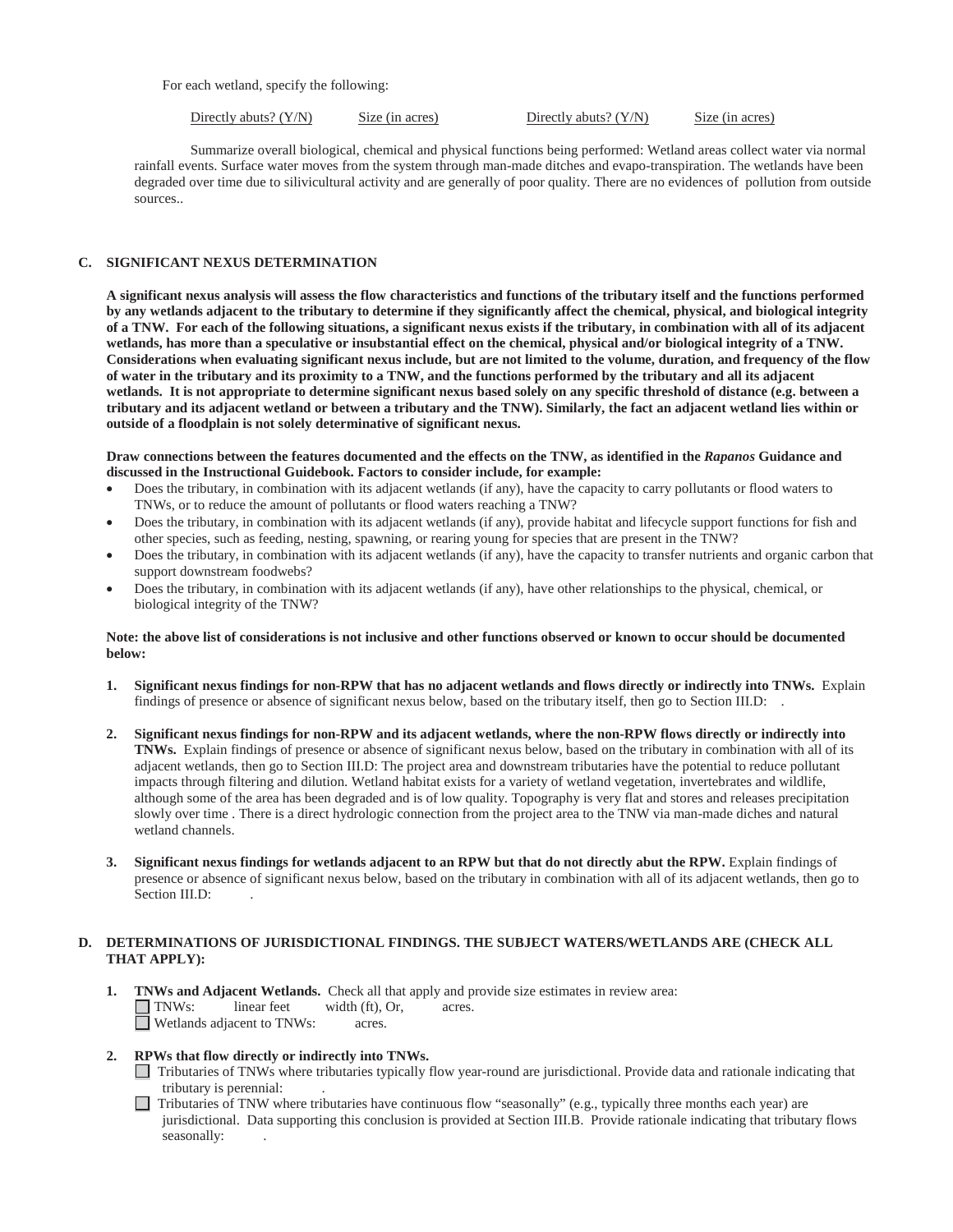Provide estimates for jurisdictional waters in the review area (check all that apply):

 $width  $(ft)$ .$  $\Box$  Tributary waters: linear feet

Other non-wetland waters: acres.

Identify type(s) of waters: .

# **3. Non-RPWs8 that flow directly or indirectly into TNWs.**

 TNW is jurisdictional. Data supporting this conclusion is provided at Section III.C. Waterbody that is not a TNW or an RPW, but flows directly or indirectly into a TNW, and it has a significant nexus with a

Provide estimates for jurisdictional waters within the review area (check all that apply):

- $width *(ft)*.$  $\Box$  Tributary waters: linear feet
- □ Other non-wetland waters: acres.

Identify type(s) of waters: **.** 

# **4. Wetlands directly abutting an RPW that flow directly or indirectly into TNWs.**

Wetlands directly abut RPW and thus are jurisdictional as adjacent wetlands.

- Wetlands directly abutting an RPW where tributaries typically flow year-round. Provide data and rationale indicating that tributary is perennial in Section III.D.2, above. Provide rationale indicating that wetland is directly abutting an RPW: **.**
- Wetlands directly abutting an RPW where tributaries typically flow "seasonally." Provide data indicating that tributary is seasonal in Section III.B and rationale in Section III.D.2, above. Provide rationale indicating that wetland is directly abutting an RPW: .

Provide acreage estimates for jurisdictional wetlands in the review area: acres.

## **5. Wetlands adjacent to but not directly abutting an RPW that flow directly or indirectly into TNWs.**

 Wetlands that do not directly abut an RPW, but when considered in combination with the tributary to which they are adjacent and with similarly situated adjacent wetlands, have a significant nexus with a TNW are jurisidictional. Data supporting this conclusion is provided at Section III.C.

Provide acreage estimates for jurisdictional wetlands in the review area: acres.

## **6. Wetlands adjacent to non-RPWs that flow directly or indirectly into TNWs.**

 conclusion is provided at Section III.C. Wetlands adjacent to such waters, and have when considered in combination with the tributary to which they are adjacent and with similarly situated adjacent wetlands, have a significant nexus with a TNW are jurisdictional. Data supporting this

Provide estimates for jurisdictional wetlands in the review area: **74** acres.

## **7. Impoundments of jurisdictional waters.9**

- As a general rule, the impoundment of a jurisdictional tributary remains jurisdictional.
- Demonstrate that impoundment was created from "waters of the U.S.," or
- Demonstrate that water meets the criteria for one of the categories presented above (1-6), or
- $\Box$ Demonstrate that water is isolated with a nexus to commerce (see E below).

## **E. ISOLATED [INTERSTATE OR INTRA-STATE] WATERS, INCLUDING ISOLATED WETLANDS, THE USE, DEGRADATION OR DESTRUCTION OF WHICH COULD AFFECT INTERSTATE COMMERCE, INCLUDING ANY SUCH WATERS (CHECK ALL THAT APPLY):10**

- which are or could be used by interstate or foreign travelers for recreational or other purposes.
	- from which fish or shellfish are or could be taken and sold in interstate or foreign commerce.
	- which are or could be used for industrial purposes by industries in interstate commerce.
- $\Box$  Interstate isolated waters. Explain:

 8 See Footnote # 3.

<sup>9</sup> To complete the analysis refer to the key in Section III.D.6 of the Instructional Guidebook.

 **review consistent with the process described in the Corps/EPA** *Memorandum Regarding CWA Act Jurisdiction Following Rapanos.* <sup>10</sup> Prior to asserting or declining CWA jurisdiction based solely on this category, Corps Districts will elevate the action to Corps and EPA HQ for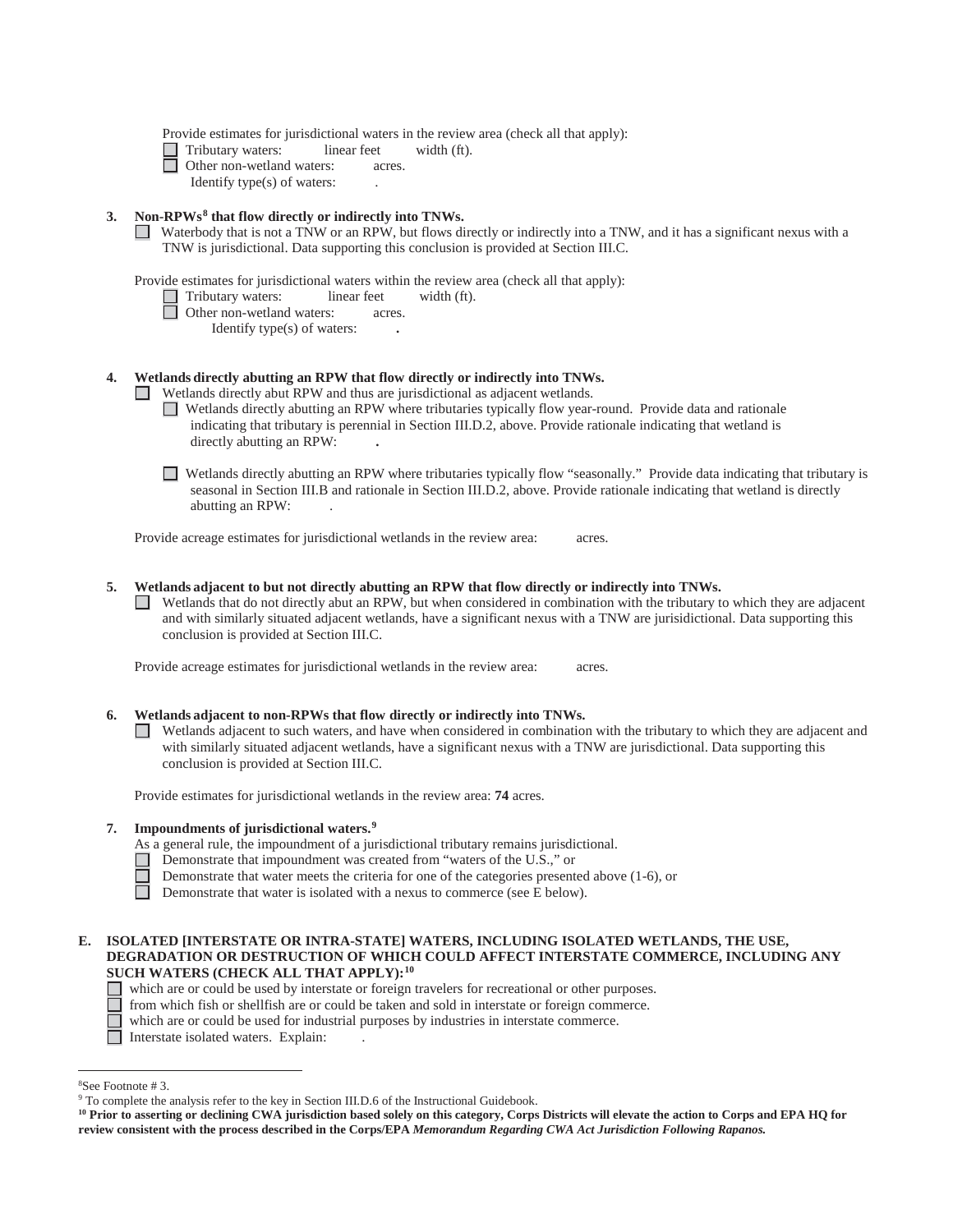□ Other factors. Explain: .

# **Identify water body and summarize rationale supporting determination:** .

|    | Provide estimates for jurisdictional waters in the review area (check all that apply):<br>Tributary waters:<br>linear feet<br>width (ft).<br>Other non-wetland waters:<br>acres.<br>Identify type(s) of waters:<br>Wetlands:<br>acres.                                                                                                                                                                                                                                                                                                                                                                                                                                                                                                                                                                                                                                                                                                                                                              |  |  |  |  |
|----|-----------------------------------------------------------------------------------------------------------------------------------------------------------------------------------------------------------------------------------------------------------------------------------------------------------------------------------------------------------------------------------------------------------------------------------------------------------------------------------------------------------------------------------------------------------------------------------------------------------------------------------------------------------------------------------------------------------------------------------------------------------------------------------------------------------------------------------------------------------------------------------------------------------------------------------------------------------------------------------------------------|--|--|--|--|
| F. | NON-JURISDICTIONAL WATERS, INCLUDING WETLANDS (CHECK ALL THAT APPLY):<br>If potential wetlands were assessed within the review area, these areas did not meet the criteria in the 1987 Corps of Engineers<br>Wetland Delineation Manual and/or appropriate Regional Supplements.<br>$\boxtimes$ Review area included isolated waters with no substantial nexus to interstate (or foreign) commerce.<br>Prior to the Jan 2001 Supreme Court decision in "SWANCC," the review area would have been regulated based solely on the<br>"Migratory Bird Rule" (MBR).<br>Waters do not meet the "Significant Nexus" standard, where such a finding is required for jurisdiction. Explain:wetland is totally<br>$\boxtimes$<br>isolated with no surface flow out of the wetland. Engineering survey and rationale are attached.<br>Other: (explain, if not covered above):                                                                                                                                  |  |  |  |  |
|    | Provide acreage estimates for non-jurisdictional waters in the review area, where the sole potential basis of jurisdiction is the MBR<br>factors (i.e., presence of migratory birds, presence of endangered species, use of water for irrigated agriculture), using best professional<br>judgment (check all that apply):<br>Non-wetland waters (i.e., rivers, streams):<br>width (ft).<br>linear feet<br>Lakes/ponds:<br>acres.<br>Other non-wetland waters:<br>acres. List type of aquatic resource:<br>Wetlands:<br>acres.                                                                                                                                                                                                                                                                                                                                                                                                                                                                       |  |  |  |  |
|    | Provide acreage estimates for non-jurisdictional waters in the review area that do not meet the "Significant Nexus" standard, where such<br>a finding is required for jurisdiction (check all that apply):<br>Non-wetland waters (i.e., rivers, streams):<br>linear feet.<br>width (ft).<br>Lakes/ponds:<br>acres.<br>Other non-wetland waters:<br>acres. List type of aquatic resource:<br>$\boxtimes$<br>Wetlands: 6.9 acres.                                                                                                                                                                                                                                                                                                                                                                                                                                                                                                                                                                     |  |  |  |  |
|    | <u>SECTION IV: DATA SOURCES.</u>                                                                                                                                                                                                                                                                                                                                                                                                                                                                                                                                                                                                                                                                                                                                                                                                                                                                                                                                                                    |  |  |  |  |
|    | A. SUPPORTING DATA. Data reviewed for JD (check all that apply - checked items shall be included in case file and, where checked<br>and requested, appropriately reference sources below):<br>Maps, plans, plots or plat submitted by or on behalf of the applicant/consultant:<br>$\boxtimes$<br>$\boxtimes$<br>Data sheets prepared/submitted by or on behalf of the applicant/consultant.<br>$\boxtimes$ Office concurs with data sheets/delineation report.<br>□ Office does not concur with data sheets/delineation report.<br>Data sheets prepared by the Corps:<br>Corps navigable waters' study:<br>U.S. Geological Survey Hydrologic Atlas:<br>USGS NHD data.<br>□ USGS 8 and 12 digit HUC maps.<br>U.S. Geological Survey map(s). Cite scale & quad name: 7.5 min Blackshear West.<br>USDA Natural Resources Conservation Service Soil Survey. Citation: Web Soil Survey-Pierce County.<br>National wetlands inventory map(s). Cite name: USFWS.<br>State/Local wetland inventory map(s): |  |  |  |  |
|    | FEMA/FIRM maps:Pierce County Panel 195 of 310.<br>$\square$<br>100-year Floodplain Elevation is:<br>(National Geodectic Vertical Datum of 1929)<br>Photographs: $\boxtimes$ Aerial (Name & Date): Google Earth<br>or $\Box$ Other (Name & Date):<br>Previous determination(s). File no. and date of response letter:<br>Applicable/supporting case law:<br>Applicable/supporting scientific literature:                                                                                                                                                                                                                                                                                                                                                                                                                                                                                                                                                                                             |  |  |  |  |
|    | Other information (please specify): Site survey by registered land surveyor, LiDAR                                                                                                                                                                                                                                                                                                                                                                                                                                                                                                                                                                                                                                                                                                                                                                                                                                                                                                                  |  |  |  |  |